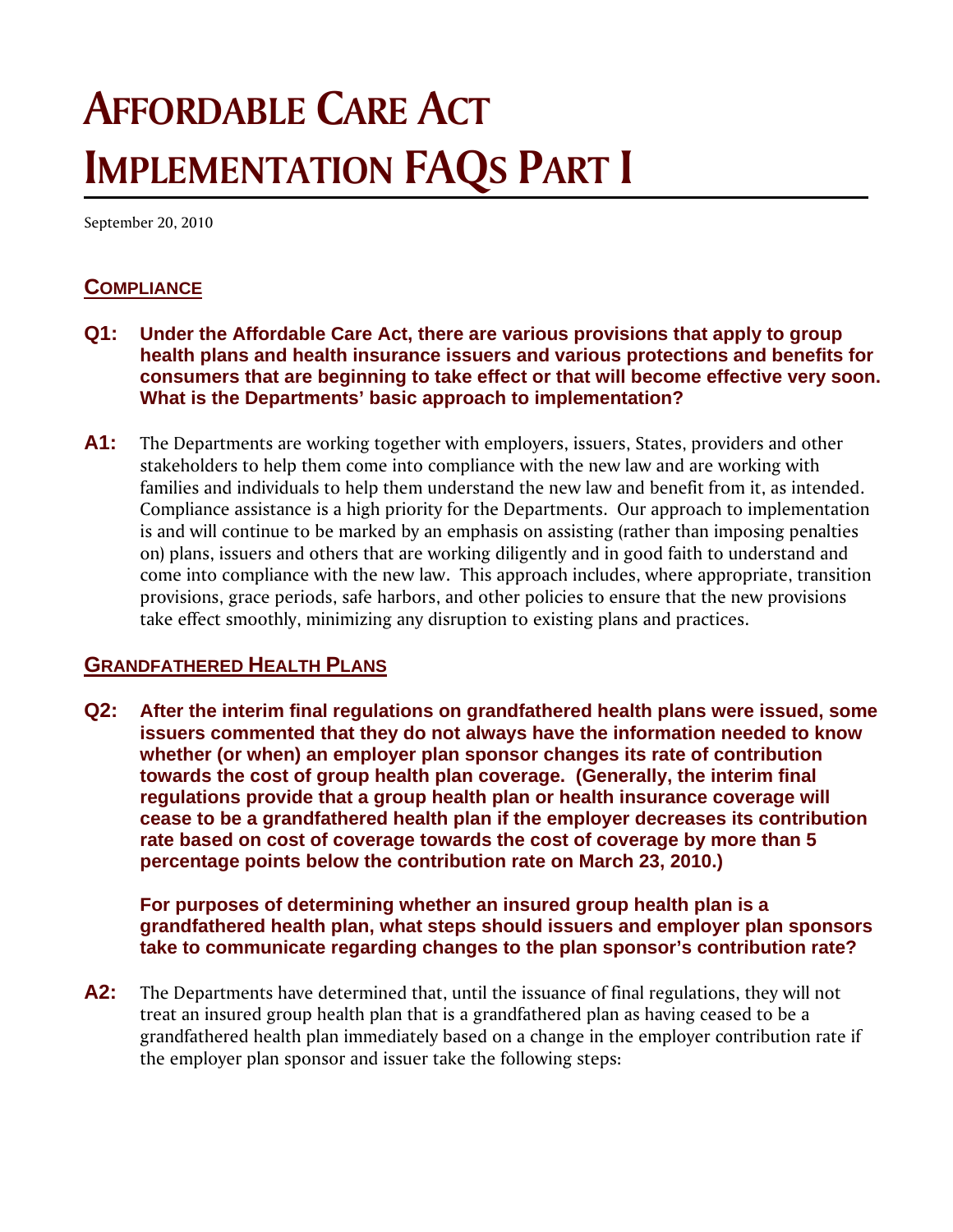- Upon renewal, an issuer requires a plan sponsor to make a representation regarding its contribution rate for the plan year covered by the renewal, as well as its contribution rate on March 23, 2010 (if the issuer does not already have it); and
- The issuer's policies, certificates, or contracts of insurance disclose in a prominent and effective manner that plan sponsors are required to notify the issuer if the contribution rate changes at any point during the plan year.

For policies renewed prior to January 1, 2011, issuers should take these steps no later than January 1, 2011. If these steps are taken, an insured group health plan that is a grandfathered health plan will continue to be considered a grandfathered health plan.

The relief in this Q&A2 will no longer apply as of the earlier of the first date on which the issuer knows that there has been at least a 5-percentage-point reduction or the first date on which the plan no longer qualifies for grandfathered status without regard to the 5-percentage-point reduction.

Moreover, nothing in the Affordable Care Act or the interim final regulations prevents a policy, certificate, or contract of insurance from requiring a plan sponsor to notify an issuer in advance (*e.g.*, 30 or 60 days in advance) of a change in the contribution rate.

#### **Q3: Similarly, multiemployer plans do not always know whether (or when) a contributing employer changes its contribution rate as a percentage of the cost of coverage. What steps should multiemployer plans take to communicate with contributing employers regarding employer contributions towards coverage?**

- **A3:** If multiemployer plans and contributing employers follow steps similar to those outlined in Q&A2, above, the same relief will apply to the multiemployer plan unless or until the multiemployer plan knows that the contribution rate has changed.
- **Q4: Also with respect to multiemployer plan coverage, some multiemployer plans have stated that it is common for such plans to have either a fixed-dollar employee contribution or no employee contribution towards the cost of coverage. In such cases, is it relevant if a contributing employer's contribution rate changes (for example, after making up a funding deficit in the prior year or to reflect a surplus), provided any changes in the coverage terms would not otherwise cause the plan to cease to be grandfathered and there continues to be no employee contribution or no increase in the fixed-dollar employee contribution towards the cost of coverage?**
- **A4:** In this circumstance, if there is no increase in the employee contribution towards coverage and any changes in the coverage terms would not otherwise cause the plan to cease to be grandfathered, a change in a contributing employer's contribution rate will not, in and of itself, cause a plan that is otherwise a grandfathered health plan to cease to be a grandfathered health plan.

#### **Q5: Are the Departments receiving other comments and questions regarding the grandfather regulations? Is more guidance expected?**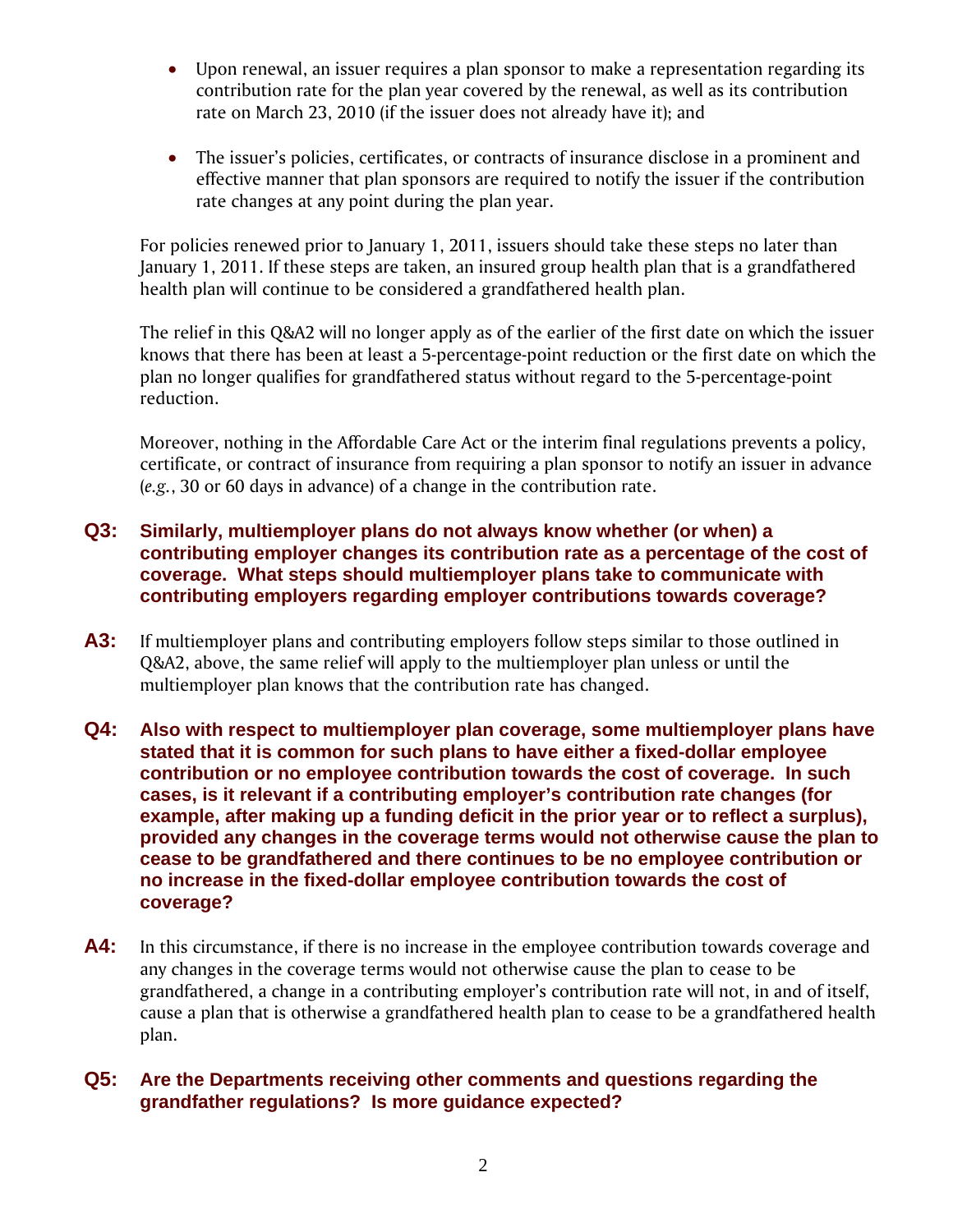**A5:** The Departments invited comments on their interim final grandfather regulations, as well as on the appeals regulations and other provisions whose applicability is affected by status as a grandfathered health plan. The Departments have issued some sub-regulatory guidance on the appeals regulations and will continue to review and evaluate comments on these and other regulations, and might issue further sub-regulatory guidance on selected issues as comments are evaluated. Final regulations on the various interim final regulations recently issued under the Affordable Care Act are expected to be published beginning next year.

#### **Q6: Will the Departments change the current rules so that a grandfathered group health plan that changes carriers does not relinquish its status as a grandfathered health plan?**

**A6:** The Departments anticipate that they will shortly address the circumstances under which grandfathered group health plans may change carriers without relinquishing their status as grandfathered health plans.

## **Claims, Internal Appeals, and External Review**

- **Q7: My plan already provided an external review process before the Affordable Care Act was enacted. Can my already-existing external review process be deemed to comply with Public Health Service Act (PHS Act) section 2719(b)?**
- **A7:** If your plan existed prior to enactment of the Affordable Care Act, you should first check to see if your plan is a grandfathered health plan. If it is, the new external review provisions of PHS Act section 2719(b) do not apply to your plan.

If your plan is not a grandfathered health plan and it is insured, the Departments have provided transitional relief under which plans can use existing State external processes, in one of the States in which they operate, to comply with the new Federal requirements. This transitional relief applies regardless of whether the plan already existed on March 23, 2010 or is a new plan.

If your plan is not a grandfathered health plan and it is self-insured, relief is also provided. On August 23, 2010, the Department of Labor issued Technical Release 2010-01, which sets forth an enforcement safe harbor. If the plan complies with one of the methods set forth in the release, the Department of Labor and the IRS will not take any enforcement action with respect to PHS Act section 2719(b) during the transition period. See also Q&A8, below.

#### **Q8: What if a self-insured plan's external review process does not satisfy the safe harbor in the DOL technical release?**

**A8:** The technical release provides a safe harbor from enforcement by the Departments. For plans that do not strictly comply with all the standards set forth in the technical release, compliance will be determined on a case-by-case basis under a facts and circumstances analysis. Thus, a plan that does not satisfy all of the standards of the technical release's safe harbor may in some circumstances nonetheless be considered to be in compliance with PHS Act section 2719(b).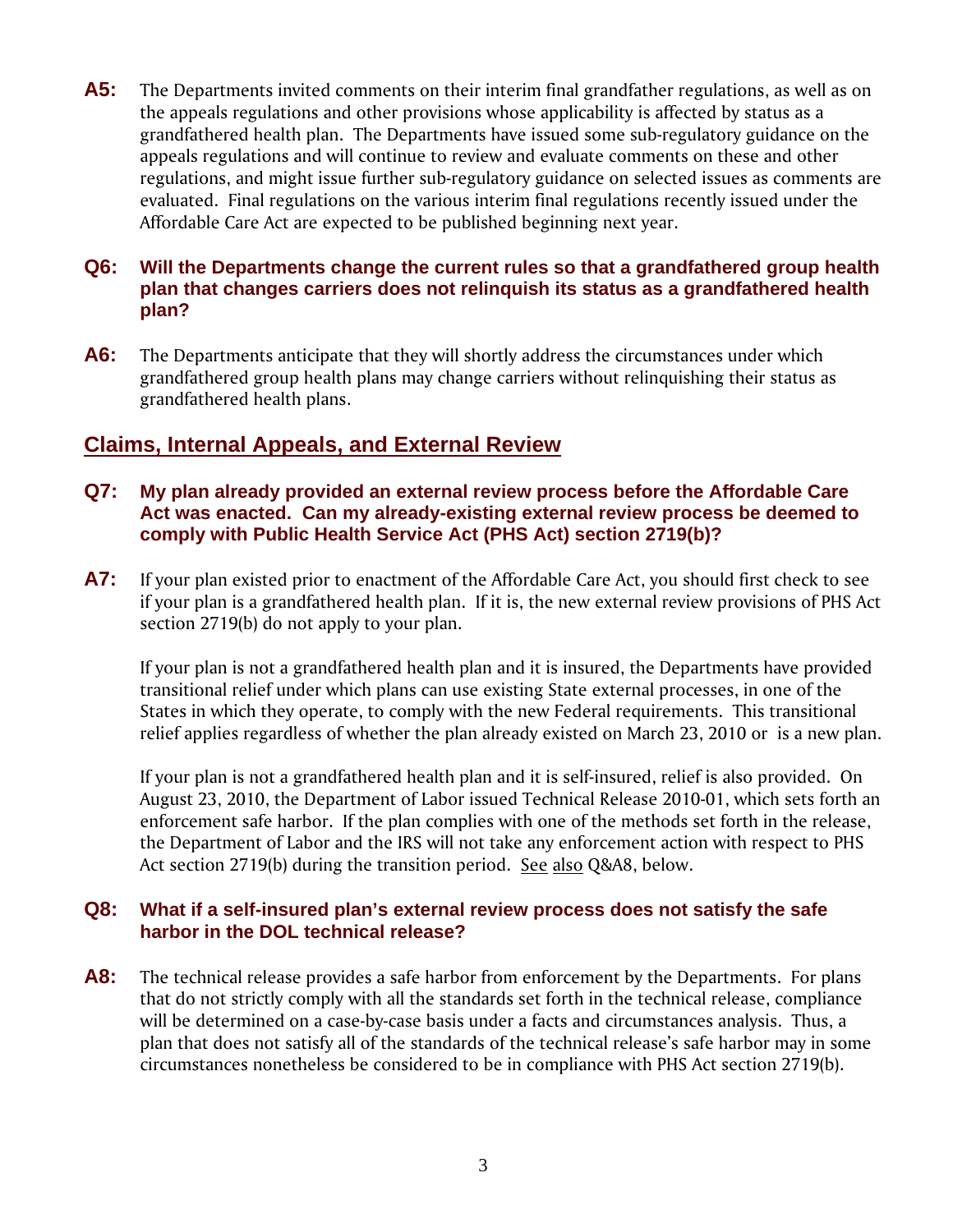For example, one of the standards set forth in the technical release requires self-insured plans to contract with at least three independent review organizations (IROs) and to rotate claims assignments among them (or to incorporate other independent, unbiased methods for selection of IROs, such as random selection). However, a self-insured group health plan's failure to contract with at least three IROs does not mean that the plan has automatically violated PHS Act section 2719(b). Instead, a plan may demonstrate other steps taken to ensure that its external review process is independent and without bias.

#### **Q9: Similarly, what if a self-insured plan does not contract directly with any independent review organization (IRO), but contracts with a third-party administrator (TPA) that, in turn, contracts with an IRO?**

**A9:** The technical release does not require a plan to contract directly with any IRO. Where a selfinsured plan contracts with a TPA that, in turn, contracts with an IRO, the standards of the technical release can be satisfied in the same manner as if the plan had contracted directly. Of course, such a contract does not automatically relieve the plan from responsibility if there is a failure to provide an individual with external review. Moreover, fiduciaries of plans that are subject to ERISA have a duty to monitor the service providers to the plan.

#### **Q10: What if there is no IRO in my plan's State?**

- **A10:** The IRO is not required to be in the same State as the plan. Plans may contract with an IRO even if it is located in another State.
- **Q11: The Departments' regulations make changes to shorten the times for making initial determinations with respect to urgent care claims, but did not make any changes to the times for making internal appeals decisions. The Departments' model notice of adverse benefit determination issued on August 23, 2010, was unclear as to which times have been shortened. What is the rule?**
- **A11:** Only the times for making the initial benefit determination were changed. The Departments have revised the model notice to eliminate confusion. The revised notice includes a header that reads, "Revised as of September 20, 2010".

#### **Q12: I anticipate that my plan will no longer be a grandfathered plan and will have a hard time making systems changes in time to comply with some of the new standards for claims and internal appeals. Is there any relief?**

- **A12:** Yes, on September 20, 2010 the Department of Labor issued Technical Release 2010-02 at **http://www.dol.gov/ebsa/newsroom/tr10-02.html** providing an enforcement grace period until July 1, 2011 to give plans and issuers necessary time to make certain procedural and computer system changes to comply with the new requirements.
- **Q13: The September 20, 2010 technical release, among other things, gives plans and issuers additional time (as an enforcement grace period until July 1, 2011) before they have to provide new content (such as coding information) on notices of adverse benefit determination and notices of final adverse benefit determination. Does this mean that notices are not required during the grace period?**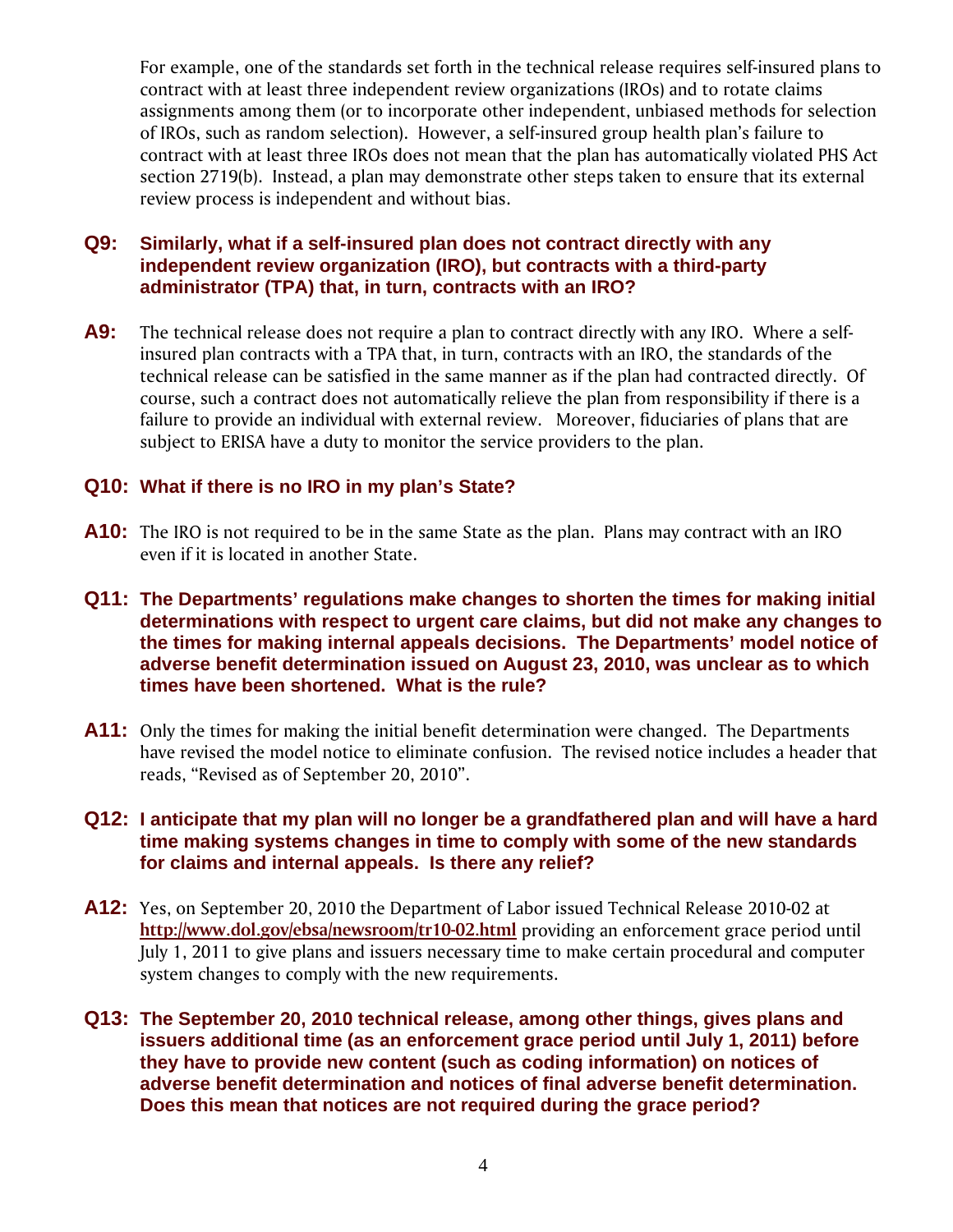**A13:** No. The Technical Release 2010-02 provides that the standards of the Department of Labor's claims procedure regulation issued on November 21, 2000 (29 CFR 2560.503-1) apply. A grace period is given only for the new content required under paragraph (b)(2)(ii)(E) of the Departments' July 23, 2010 interim final claims and appeals regulations. In addition, under existing regulations, claimants may obtain coding and other information relevant to the claimant's claim for benefits free of charge upon request. See 29 CFR 2560.503-1(h)(2)(iii).

# **Dependent Coverage of Children**

- **Q14: Will a group health plan or issuer fail to satisfy section 2714 of the Public Health Service Act (PHS Act) and its implementing interim final regulations merely because it conditions health coverage on support, residency, or other dependency factors for individuals under age 26 who are not described in section 152(f)(1) of the Internal Revenue Code (Code)? (That section of the Code defines children to include only sons, daughters, stepchildren, adopted children (including children place for adoption), and foster children.)**
- **A14:** No. A plan or issuer does not fail to satisfy the requirements of PHS Act section 2714 or its implementing regulations because the plan limits health coverage for children until the child turns 26 to only those children who are described in section 152(f)(1) of the Code. For an individual not described in Code section 152(f)(1), such as a grandchild or niece, a plan may impose additional conditions on eligibility for health coverage, such as a condition that the individual be a dependent for income tax purposes.

## **Out-Of-Network Emergency Services**

**Q15: Public Health Service Act (PHS Act) section 2719A generally provides, among other things, that if a group health plan or health insurance coverage provides any benefits for emergency services in an emergency department of a hospital, the plan or issuer must cover emergency services without regard to whether a particular health care provider is an in-network provider with respect to the services, and generally cannot impose any copayment or coinsurance that is greater than what would be imposed if services were provided in network. At the same time, the statute does not require plans or issuers to cover amounts that out-of-network providers may "balance bill". Accordingly, the interim final regulations under section 2719A set forth minimum payment standards in paragraph (b)(3) to ensure that a plan or issuer does not pay an unreasonably low amount to an out-ofnetwork emergency service provider who, in turn, could simply balance bill the patient.** 

**Are the minimum payment standards in paragraph (b)(3) of the regulations intended to apply in circumstances where State law prohibits balance billing? (Similarly, what if a plan or issuer is contractually obligated to bear the cost of any amounts balance billed, so that the patient is held harmless from those costs?)** 

**A15:** No. As stated in the preamble to the interim final regulations under section 2719A, the minimum payment standards set forth in paragraph (b)(3) of the regulations were developed to